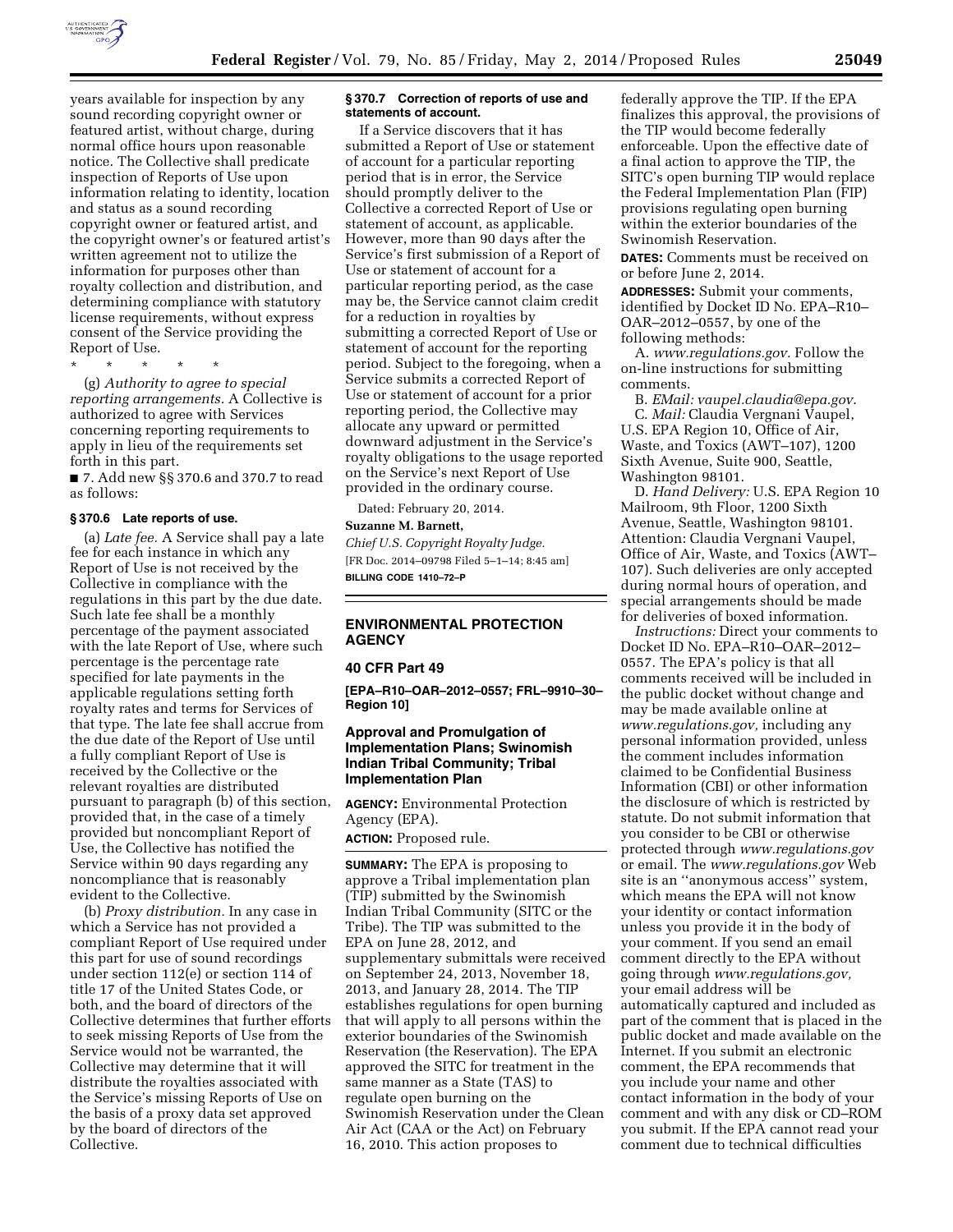and cannot contact you for clarification, the EPA may not be able to consider your comment. Electronic files should avoid the use of special characters, any form of encryption, and be free of any defects or viruses. For additional information about the EPA's public docket visit the EPA Docket Center homepage at *[http://www.epa.gov/](http://www.epa.gov/epahome/dockets.htm) [epahome/dockets.htm.](http://www.epa.gov/epahome/dockets.htm)* 

*Docket:* All documents in the electronic docket are listed in the *[www.regulations.gov](http://www.regulations.gov) index.* Although listed in the index, some information is not publicly available, *i.e.,* CBI or other information the disclosure of which is restricted by statute. Certain other material, such as copyrighted material is not placed on the Internet and will be publicly available only in hard copy form. Publicly available docket materials are available either electronically in *[www.regulations.gov](http://www.regulations.gov)* or in hard copy during normal business hours at the Office of Air, Waste and Toxics, EPA Region 10, 1200 Sixth Avenue, Seattle, Washington 98101.

# **FOR FURTHER INFORMATION CONTACT:**

Claudia Vergnani Vaupel at (206) 553– 6121, *[vaupel.claudia@epa.gov,](mailto:vaupel.claudia@epa.gov)* or the above EPA, Region 10 address.

## **SUPPLEMENTARY INFORMATION:**

Throughout this document whenever "we," "us," or "our" is used, it is intended to refer to the EPA. Information is organized as follows:

## **Table of Contents**

- I. Background for This Proposed Action
- II. CAA Requirements and the Role of Indian Tribes
	- A. What is the Clean Air Act and its relationship to Indian Tribes?
	- B. What is an implementation plan?
- C. How do Tribal implementation plans
- compare to State implementation plans? III. Tribal Implementation Plan Requirements
- IV. Evaluation of the SITC TIP
	- A. What air quality goals does the SITC TIP address?
	- B. Has the SITC obtained a determination from the EPA that it is eligible for TAS for purposes of the TIP?
	- C. Has the SITC submitted to the EPA a TIP that is approvable as satisfying the requirements of the Act and relevant regulations?
	- D. How would the SITC administer the TIP?
	- E. What requirements does the SITC TIP contain?
- V. Proposed Action

# VI. Statutory and Executive Order Reviews

# **I. Background for This Proposed Action**

The EPA is proposing to approve a TIP submitted by the SITC for approval under section 110 of the CAA. The TIP regulates open burning practices and establishes a Tribal regulatory program applicable to all persons within the

exterior boundaries of the Reservation under the CAA to maintain or improve ambient air quality related to open burning. The Swinomish TIP for open burning was formally submitted to the EPA on June 28, 2012, and the EPA received supplementary submittals on September 24, 2013, November 18, 2013, and January 28, 2014.1

If the EPA finalizes approval of the TIP, the SITC TIP for open burning would replace the currently effective open burning provisions in the FIP for the Swinomish Reservation (found in 40 CFR 49.10960(g)). The EPA promulgated the FIP to protect air quality on 39 Indian reservations in Idaho, Oregon, and Washington, including the Swinomish Reservation. The EPA intended that these rules would be implemented by the EPA, or a delegated Tribal authority, until replaced by TIPs (67 FR 51802, March 18, 2002).

## **II. CAA Requirements and the Role of Indian Tribes**

## *A. What is the Clean Air Act and its relationship to Indian Tribes?*

The Clean Air Act (Act) was originally passed in 1970 and has been the subject of substantial amendments, most recently in 1990. Among other things, the Act: Requires the EPA to establish National Ambient Air Quality Standards (NAAQS) for certain pollutants; requires the EPA to develop programs to address specific air quality problems; establishes the EPA's enforcement authority; and provides for air quality research. As part of the 1990 amendments, Congress added section 301(d) to the Act authorizing the EPA to treat eligible Indian Tribes in the same manner as States (TAS) and directing the EPA to promulgate regulations specifying those provisions of the Act for which TAS is appropriate. In February of 1998, the EPA implemented this requirement by promulgating the Tribal Authority Rule (TAR) (63 FR 7254, February 12, 1998, codified at 40 CFR part 49). The EPA included relevant provisions relating to implementation plans among the provisions for which TAS is appropriate (exceptions are identified in 40 CFR 49.4).

Under the provisions of the Act and the EPA's regulations, Indian Tribes must demonstrate that they meet the eligibility criteria in section 301(d) of the Act and the TAR in order to be treated in the same manner as States. The eligibility criteria are: (1) The Indian Tribe is federally-recognized; (2)

the Indian Tribe has a governing body carrying out substantial governmental duties and powers; (3) the functions the Indian Tribe is applying to carry out pertain to the management and protection of air resources within the exterior boundaries of the reservation (or other areas within the Indian Tribe's jurisdiction); and, (4) the Indian Tribe is reasonably expected to be capable of performing the functions the Indian Tribe is applying to carry out in a manner consistent with the terms and purposes of the Act and all applicable regulations.

## *B. What is an implementation plan?*

An implementation plan is a set of programs and regulations developed by the appropriate regulatory agency to assure healthy air quality through the attainment and maintenance of the NAAQS. These plans can be developed by States, eligible Indian Tribes, or the EPA, depending on the entity with jurisdiction and the EPA's approval in a particular area. For States, such plans, once approved by the EPA, are referred to as State implementation plans or SIPs. Similarly, for eligible Indian Tribes these plans, once approved, are called Tribal implementation plans or TIPs. Occasionally, the EPA will develop an implementation plan for a specific area or source. This is referred to as a Federal implementation plan or a FIP. Once final approval becomes effective as published in the **Federal Register**, the provisions of an implementation plan become federally enforceable. An applicable implementation plan may be comprised of both TIPs and FIPs and/or SIPs and FIPs.

The contents of a typical implementation plan may fall into three categories: (1) Agency-adopted control measures, which consist of rules, regulations or source-specific requirements (e.g., orders, consent decrees or permits); (2) agencysubmitted ''non-regulatory'' components (e.g., attainment plans, rate of progress plans, emission inventories, transportation control measures, statutes demonstrating legal authority, monitoring programs); and (3) additional requirements promulgated by the EPA (in the absence of a commensurate agency provision) to satisfy a mandatory Clean Air Act section 110 or part D requirement. The implementation plan is a living document which can be revised by the State or eligible Indian Tribe as necessary to address air pollution problems. Accordingly, the EPA from time to time must take action on implementation plan revisions which

<sup>1</sup>The EPA is taking no action on the provisions identified in the TIP submission, Part I, ''The following provisions are not part of the TIP being submitted to EPA for approval".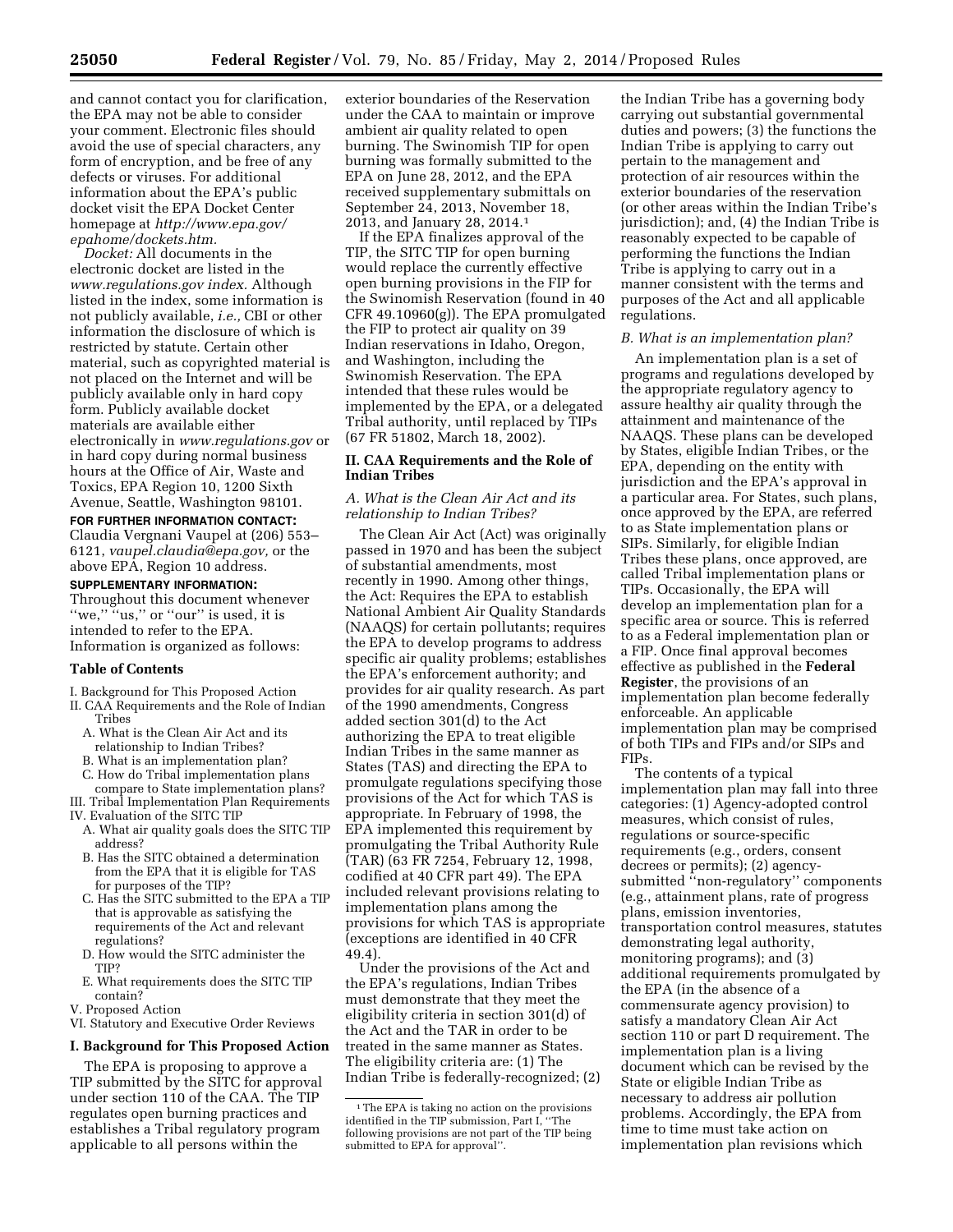may contain new and/or revised regulations that will become part of the implementation plan.

Upon submittal to the EPA, the Agency reviews implementation plans for conformance with Federal policies and regulations. If the implementation plan conforms, the State's or eligible Indian Tribe's regulations become federally enforceable upon the EPA's approval. The codification is usually accomplished by first announcing the EPA's findings in the **Federal Register**  through a proposed rulemaking action, with an appropriate public comment period. After evaluating comments received on the proposal, a final rulemaking action will be published by the EPA, which will incorporate the implementation plan, if approved, into the *Code of Federal Regulations* (CFR).

## *C. How do Tribal implementation plans compare to State implementation plans?*

The Act requires each State to develop, adopt, and submit an implementation plan for the EPA's approval into the SIP. Several sections of title I of the Act provide structured schedules and mandatory requirements for SIP preparation and contents. These are further developed in 40 CFR part 51. The SIP program reflects each State's particular needs and air quality issues. At a minimum, SIPs must meet minimum Federal standards. If a State fails to submit an approvable SIP within the schedules provided in the Act, sanctions can be imposed on the State, and if the State still does not submit an approvable implementation plan, the EPA is required to develop and enforce a FIP to implement the applicable Act requirements for that State.

Sections 110 and 301(d) of the Act and the EPA's implementing regulation at 40 CFR part 49 provide for Tribal implementation of various Act programs including TIPs. Eligible Indian Tribes can choose to implement certain Act programs by developing and adopting a TIP and submitting the TIP to the EPA for approval. TIPs: (1) Are optional; (2) may be modular; (3) have flexible submission schedules; and (4) may allow for joint Tribal and EPA management as appropriate.

## 1. Optional

The Act requires each State to develop, adopt and submit a proposed SIP for the EPA's approval. Unlike States, Indian Tribes are not required to adopt an implementation plan. In the TAR, the EPA recognized that not all Indian Tribes will have the need or the desire for an air pollution control program, and the EPA specifically determined that it was not appropriate

to treat Indian Tribes in the same manner as States for purposes of mandatory plan submittal and implementation deadlines. *See* 40 CFR 49.4.

#### 2. Modular

The TAR offers eligible Indian Tribes the flexibility to include in a TIP only those implementation plan elements that address their specific air quality needs and that they have the capacity to manage. Under this modular approach, the TIP elements the eligible Indian Tribe adopts must be ''reasonably severable<sup>5</sup> from the package of elements that can be included in a whole TIP. As provided in the TAR, ''reasonably severable'' means that the parts or elements selected for the TIP are not necessarily connected to or interdependent on parts not included in the TIP, and are consistent with applicable Act and regulatory requirements. TIPs are fundamentally different than SIPs because, while the Act requires States to prepare an implementation plan that meets all of the requirements of section 110 of the Act, an Indian Tribe may adopt TIP provisions that address only some elements of section 110.

3. Have Flexible Submission Schedules

Neither the Act nor the TAR requires Indian Tribes to develop TIPs. Therefore, unlike States, Indian Tribes are not required to meet the implementation plan submission deadlines or attainment dates specified in the Act. Indian Tribes can establish their own schedules and priorities for developing TIP elements (e.g., regulations to limit emissions of a specific air pollutant) and submitting the TIP to the EPA for approval. Indian Tribes will not face sanctions for failing to submit or for submitting incomplete or deficient implementation plans. *See*  40 CFR 49.4.

## 4. Allow for Joint Tribal and EPA Management

Consistent with the Act and the TAR, eligible Indian Tribes can revise a TIP to include appropriate new programs or return programs to the EPA for Federal implementation as necessary or appropriate based on changes in Tribal need or capacity. The EPA may regulate emission sources that the Indian Tribe chooses not to include in a TIP if the EPA determines such regulation is necessary or appropriate to adequately protect air quality. This type of joint management is expected to result in a program fully protective of Tribal air resources.

## **III. Tribal Implementation Plan Requirements**

For an Indian Tribe to receive the EPA's approval of a TIP, the Indian Tribe must, among other things: (1) Obtain a determination from the EPA that the Indian Tribe is eligible for TAS for purposes of the TIP; and (2) submit to the EPA a TIP that satisfies the requirements of the Act and relevant regulations that apply to the plan elements and functions for which the Indian Tribe seeks approval.

1. Determination of Eligibility for TAS for Purposes of the TIP

To be found eligible for TAS for the purpose of carrying out an implementation plan under the Act, an Indian Tribe must meet the requirements of section 301(d) of the Act and 40 CFR 49.6:

• The Indian Tribe must be federally recognized;

• The Indian Tribe must have a governing body carrying out substantial governmental duties and powers over a defined area;

• The functions to be exercised by the Indian Tribe must pertain to the management and protection of air resources within the exterior boundaries of the Indian Tribe's reservation or other areas within the Indian Tribe's jurisdiction;

• The Indian Tribe must be reasonably expected to be capable, in the EPA Regional Administrator's judgment, of carrying out the functions to be exercised in a manner consistent with the terms and purposes of the Act and all applicable regulations.

## 2. Submission of an Approvable TIP

Implementation plans are governed by section 110 of the CAA. Under sections 110(o) and 301(d) of the CAA and the TAR (40 CFR 49.9(h)), any TIP submitted to the EPA shall generally be reviewed in accordance with the provisions for review of State implementation plans set forth in CAA section 110. Thus, the TIP must include not only the substantive rules by which the Indian Tribe proposes to help achieve the air quality goals of the CAA, but also provide assurances that the Indian Tribe will have adequate personnel, funding, and authority to administer the plan, as required by CAA section  $110(a)(2)(E)$ , and requirements governing conflicts of interest as required by CAA section 128.2

<sup>2</sup>*See* section 110(a)(2)(E) of the Act, which requires all implementation plans to contain the requirements described in section 128 of the Act. Tribal implementation plans must comply with section  $128$  as neither section  $110(a)(2)\hat{E}$  nor section 128 of the Act are listed in the TAR as provisions that are inapplicable to Indian Tribes seeking TIP approval under the Act. *See* 40 CFR 49.4. The EPA explicitly contemplated the applicability of CAA section 128 in the preamble Continued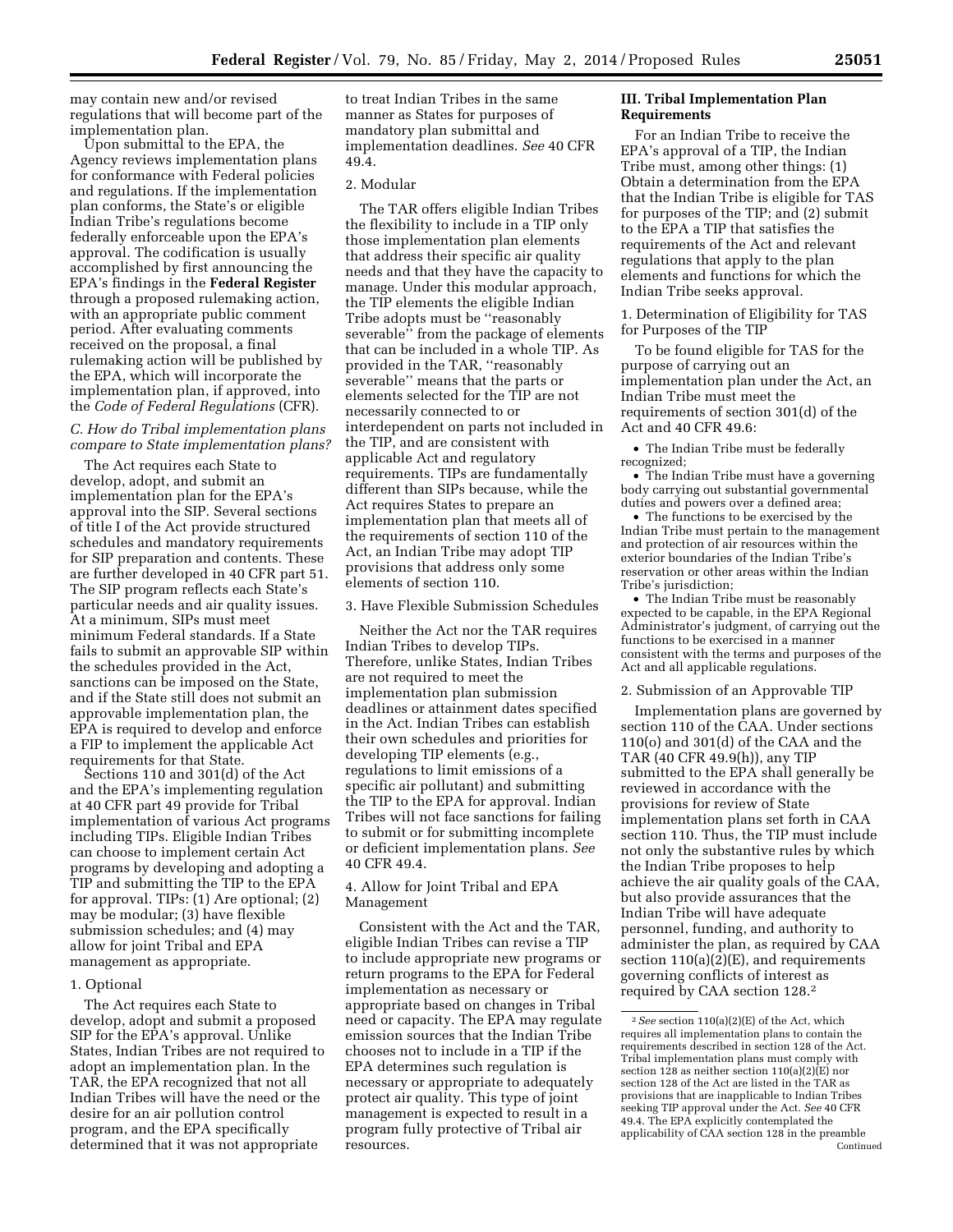Under CAA section 128, implementation plans must contain requirements that (1) any ''board or body'' that approves permits or enforcement orders have at least a majority of members who represent the public interest and do not derive any significant portion of their income from persons subject to the permits or orders, and (2) conflicts of interest are disclosed. The EPA does not intend to read CAA section 128 to limit an Indian Tribe's flexibility in creating a regulatory infrastructure that ensures an adequate separation between the regulator and the regulated entity (59 FR 43964, August 25, 1994).

The following technical elements may be included in a TIP:

• A list of regulated pollutants affected by the plan;

• Locations of affected sources and the air quality designation (i.e., attainment, unclassifiable, nonattainment) of the source location;

• Projected estimates of changes in current actual emissions from affected sources;

• Modeling information (i.e., input and output data, justification of models used, data and assumptions used);

• Documentation that the plan contains emission limitations, work practice standards, and recordkeeping/reporting requirements;

• Regulations.

The TAR allows Indian Tribes to develop, adopt, and submit an implementation plan for approval as a TIP in a modular fashion, so it may not be necessary that a plan meet all of the requirements identified above to be approvable.

## **IV. Evaluation of the SITC TIP**

*A. What air quality goals does the SITC TIP address?* 

The SITC TIP for open burning provides a regulatory structure to protect air quality from the impacts of open burning within the boundaries of the Swinomish Reservation. The SITC TIP is comprised of two parts. Part I is the ''Swinomish Tribal Implementation Plan for Open Burning'', describing the Tribe's open burning program, including requirements on conflicts of interest (per CAA section 128), public notification and public hearings (per 40 CFR 51.285 and 51.102) and demonstrating available resources (per 40 CFR 51.280). Part II of the TIP is the ''Clean Air Act,'' chapter 2 of title 19 of the Swinomish Tribal Code (STC). Part II includes regulations governing open burning practices within the boundaries of the Swinomish Reservation.

In general, the TIP establishes:

1. A tribally-operated permitting program to authorize open burning under specified parameters;

2. standards for open burning;

3. a list of prohibited materials that may not be burned;

4. the circumstances under which the Tribe may call a burn ban during periods of impaired air quality or high fire danger; 5. a permitting fee system; and

6. a system of enforcement, including authority to perform inspections and issue enforcement orders, and a process for appeals.

*B. Has the SITC obtained a determination from the EPA that it is eligible for TAS for purposes of the TIP?* 

On February 16, 2010, the EPA determined that the SITC had demonstrated that it was eligible for TAS for the purpose of implementing a TIP to regulate open burning on the Swinomish Reservation under section 110 of the CAA. The SITC's eligibility application submitted January 6, 2009, addressed the requirements of section 301(d) of the Act and 40 CFR 49.6. The EPA found that the SITC satisfied those requirements and notified the SITC of its TAS eligibility determination to implement an open burning TIP. *See*  letter dated February 16, 2010, from Michelle Pirzadeh, Acting Regional Administrator, EPA Region 10, to the Honorable M. Brian Cladoosby, Tribal Chairperson, Swinomish Indian Tribal Community, included in the docket for this action.

*C. Has the SITC submitted to the EPA a TIP that is approvable as satisfying the requirements of the Act and relevant regulations?* 

In accordance with CAA section 110(a), the SITC submittal includes documentation that the Tribe issued a public notice soliciting comments on its proposed TIP on December 21, 2012, and held a public hearing on January 26, 2012, with no public comments received. The Swinomish Indian Senate adopted the TIP for open burning on March 6, 2012, and the ordinance that amended chapter 2 of title 19 of the STC was approved by the Superintendent of the Puget Sound Agency of the Bureau of Indian Affairs on March 9, 2012—the effective date of chapter 2 of title 19 of the STC. The SITC formally submitted the TIP to the EPA on June 28, 2012, and the EPA received supplementary submittals on September 24, 2013, November 18, 2013, and January 28, 2014.3

## *D. How would the SITC administer the TIP?*

As noted above, CAA section 110(a)(2)(E) requires an implementation plan to provide assurances that the Indian Tribe will have adequate personnel, funding, and authority to administer the plan. Under CAA section 128, implementation plans must contain requirements governing conflicts of interest.

The SITC TIP will be administered and enforced by the air program staff within the Swinomish Office of Planning and Community Development (the Planning Department or the Department). Under the SITC TIP, the air program staff is responsible for issuing open burning permits, declaring burn bans, conducting inspections, issuing enforcement orders, and publishing public notices and conducting hearings.

The SITC TIP describes the resources necessary to implement the TIP for open burning. These include staff time, supplies for equipment maintenance, travel, training, and indirect costs. The TIP describes anticipating funding from the EPA as part of the SITC's section 105 air program grant and seeking funding from other sources as needed, including, but not limited to, additional support through the Tribal budget process. The TIP also establishes permit fees.

In accordance with CAA section 128, the SITC TIP requires any board or individual exercising approval authority over permits or enforcement orders issued pursuant to the TIP to: (1) Have at least a majority of members who represent the public interest and do not derive any significant portion of their income from persons subject to permits or enforcement orders (provided, however, that elected officials or employees of the Tribe who receive income from the Tribe for the performance of their official duties may exercise approval authority over permits or enforcement orders issued to the Tribe); and (2) shall adequately disclose any potential conflicts of interest. Any such disclosures will be in writing to the Planning Commission (a Swinomish Tribal Senate committee that provides policy and guidance) and will become a part of the record of the permit or enforcement order.

*E. What requirements does the SITC TIP contain?* 

The SITC TIP open burning regulations apply to open burns conducted within the Reservation,

to the proposed TAR. *See* 59 FR 43964, August 25, 1994.

<sup>3</sup>The SITC made four TIP submissions which included more than one version of certain components of the TIP. The EPA is taking action on

the most recent versions of these components as detailed in the docket for this action.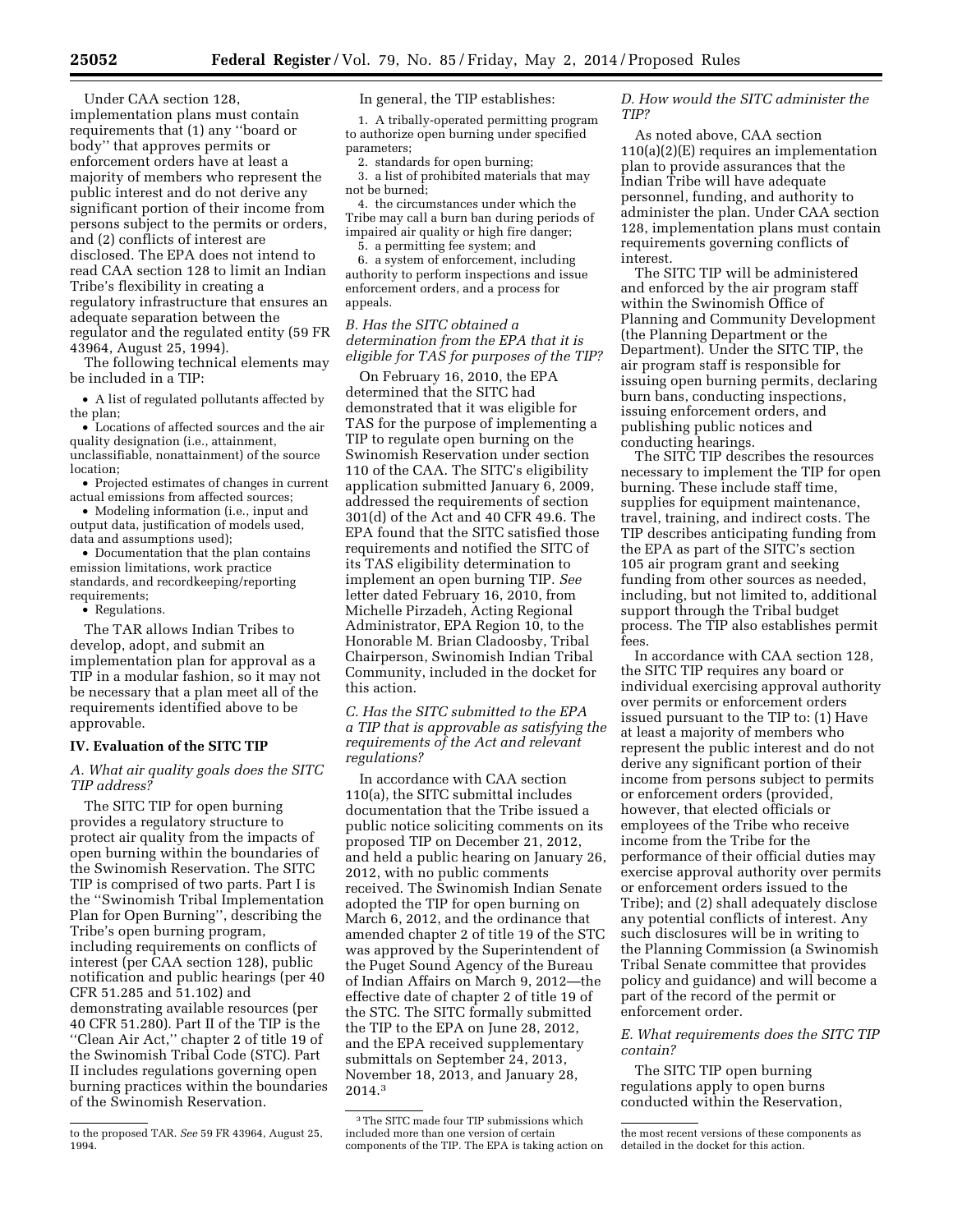except for burns conducted for triballyrecognized cultural or spiritual purposes. An open burn permit is required for any person who commences an open burn that is four or more feet in diameter or three or more feet in height. The regulations prohibit the burning of certain materials, including, but not limited to, structures, garbage, dead animals, junked motor vehicles, tires or rubber materials, plastics, tar, petroleum products, paints, paper products other than what is necessary to start a fire, lumber or timbers treated with preservatives, construction debris or demolition waste, pesticides, herbicides, fertilizers, or other chemicals, insulated wire, batteries, light bulbs, materials containing mercury, asbestos or asbestos-containing materials, pathogenic waste, hazardous waste, any material other than natural vegetation that normally emits dense smoke or noxious fumes when burned, any material from a site other than the parcel number upon which the open burn is conducted, or fireworks or associated packaging other than those permitted under STC title 15, chapter 2.

The TIP also authorizes the Planning Department to call burn bans in the case of impaired air quality or the high risk of fire. The Department shall declare a burn ban based on impaired air quality when pollutant concentrations are measured or predicted within the Reservation to: (1) Exceed 75% of the currently effective NAAQS for  $PM_{2.5}$  or  $PM_{10}$ ; or (2) exceed any other of the currently effective NAAQS.

Notice of burn bans will be issued with signs near access roads, and on the open burning hotline. Burn bans apply to all open burning on the Reservation with the exception of burns for cooking, recreational or heating purposes, or an open burn conducted for triballyrecognized cultural or spiritual purposes. If a burn begins prior to the ban being issued and its cessation would cause greater emissions than allowing it to continue, the Planning Department may authorize the open burn to continue. The Department may also use its discretion to ban all open burning on the Reservation based on the severity of air quality conditions or risk of fire danger. This includes fires for cooking, recreational or heating purposes, with the exception of fires in homes that use woodstoves as a primary source of heat.

The TIP establishes requirements and procedures for obtaining an open burn permit on land within the exterior boundaries of the Swinomish Reservation. A complete permit application must be submitted and a

permit obtained at least three working days prior to the date of the open burn. The Planning Department may issue an open burn permit if after review it is determined that the open burn will not cause adverse air quality or endanger the public. Issued permits will contain standard permit conditions and may contain additional permit conditions. These permit conditions establish parameters for open burning designed to protect air quality. There are also special permitting provisions for training fires and agricultural burning. The TIP establishes a fee system for open burning and special use permits.

The TIP includes provisions to be followed by the Tribe in enforcing the open burning TIP. The Planning Department is authorized to conduct inspections to ensure compliance with the open burning conditions. If violations are found, a permit may be revoked and/or an enforcement order may be issued requiring the responsible party to cease and abate the violating activity, and/or pay a civil penalty and/ or damages. Notices of violations will cite specific details of the violation, including applicable permit conditions. The director of the Planning Department must disclose any conflicts of interest with regard to persons issued a permit or subject to an enforcement order.

The TIP also identifies a system for appeals. Any person whose permit application is denied or to whom the Department issues an enforcement order may appeal the decision to the Planning Commission, Swinomish Tribal Senate, and Swinomish Tribal Court in accordance with the appeals process described in STC 19–04.560 through 19–04.600.

The EPA is proposing to approve the provisions of title 19, chapter 2 of the STC into the Swinomish TIP as part of today's proposed action (with the exception of the operating permits, nuisance, and carbon emission fee provisions that were not included in the Tribe's submittal). We note that approval of any Tribal enforcementrelated authorities (e.g., enforcement, penalties, damages, hearings, appeals) into the TIP would have no effect on the EPA's independent authorities under sections 113 and 114 of the Act. Any enforcement of the TIP's requirements brought by the EPA would proceed under the EPA's independent authorities under the Clean Air Act provisions noted above.

If the EPA issues a final approval of the TIP, the SITC TIP for open burning would replace the currently effective open burning provisions in the FIP for the Swinomish Reservation (found at 40 CFR 49.10960(g)). All other provisions

of the FIP for the Swinomish Reservation will be unaffected by this action.

The EPA has the authority, under the Act, to enforce the requirements in an approved TIP. The EPA will work cooperatively with the Indian Tribe in exercising its enforcement authority. The EPA recognizes that, in certain circumstances, eligible Indian Tribes have limited criminal enforcement authority. The TAR specifically provides that such limitations on an Indian Tribe's criminal enforcement authority do not prevent a TIP from being approved. Where implementation of the TIP requires criminal enforcement authority, and to the extent an Indian Tribe is precluded from asserting such authority, the Federal government has primary criminal enforcement responsibility. A memorandum of agreement between an Indian Tribe and the EPA is an appropriate way to address circumstances in which the Indian Tribe is incapable of exercising applicable enforcement requirements as described in 40 CFR 49.7(a)(6) and 40 CFR 49.8. In 2010, the Tribe and the EPA entered into a memorandum of agreement that addresses the process by which the Tribe will provide potential investigative leads to the EPA and/or other appropriate Federal entities in an appropriate and timely manner.

#### **V. Proposed Action**

Under CAA sections 110(o), 110(k)(3) and 301(d), the EPA is proposing to approve the TIP that was submitted by the SITC on June 28, 2012, and the supplementary submittals received on September 24, 2013, November 18, 2013, and January 28, 2014, for regulating open burning within the exterior boundaries of the Swinomish Reservation. The SITC TIP includes regulations governing prohibited materials, burn bans, open burning permit requirements and fees, and provisions related to enforcement of the TIP. Although the EPA is proposing to approve the regulations discussed above, the EPA is not proposing to incorporate by reference into the CFR the enforcement-related authorities for the reasons discussed in section IV. If the EPA takes final action to approve this TIP, the SITC TIP for open burning will apply to all persons within the exterior boundaries of the Reservation and will replace the existing open burning provisions in the FIP for the Swinomish Reservation (49.10956(g) and 49.10960(g)).